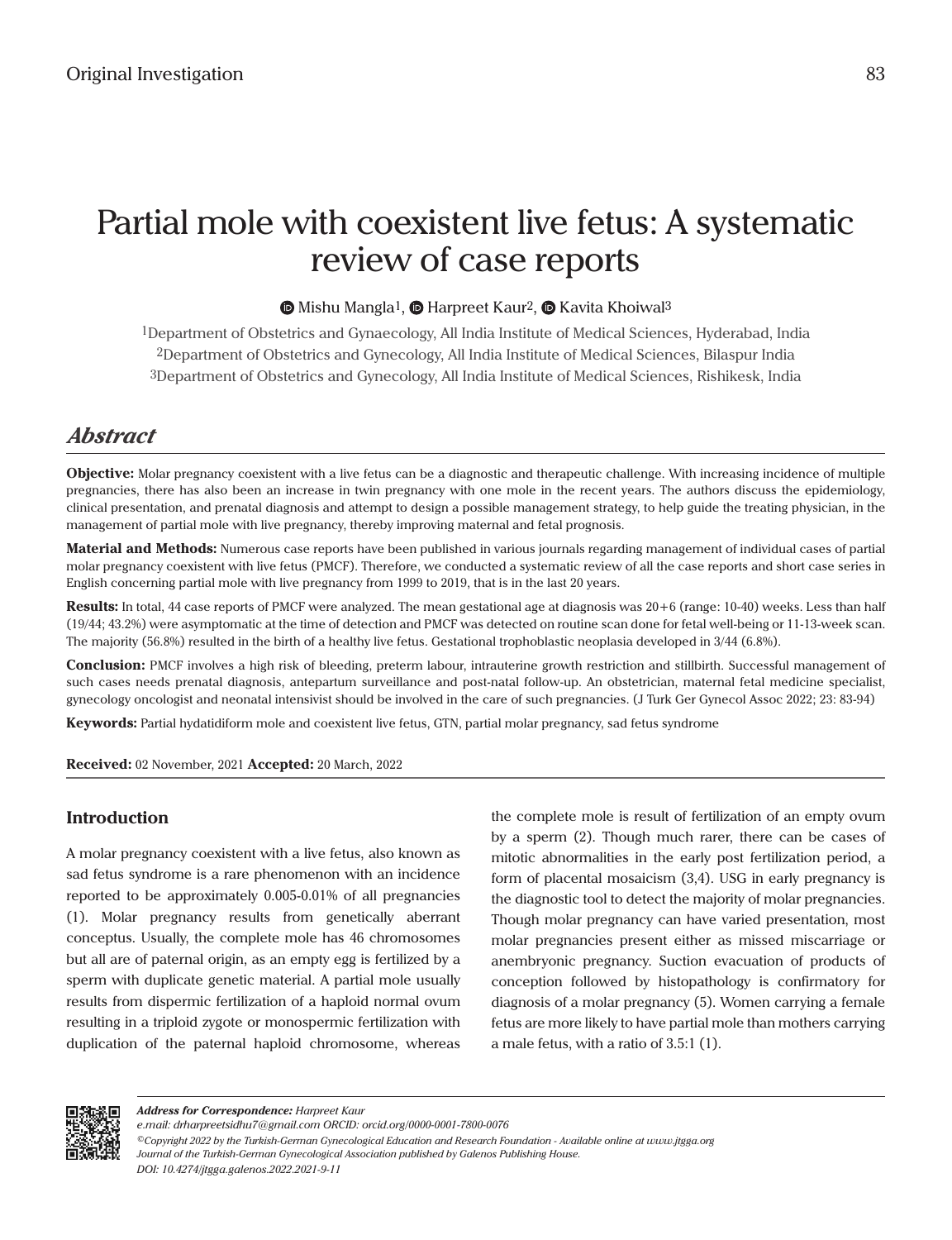There is evidence in cases of twin pregnancy when one fetus dies in utero, the effect on the other fetus may be the immediate demise of the other twin, an effect on cognitive development of the surviving twin and/or effects on the maternal coagulation system. With the increasing incidence of multiple pregnancies, mainly as a result of assisted reproductive technologies, there has been an increase in the twin pregnancy rate with one fetus presenting as partial mole in the recent years. These pregnancies are considered high risk pregnancies and need thorough counselling (6). Though termination of pregnancy remains an option taking into account the high incidence of complications in these pregnancies, many women, especially those who conceive after years of infertility treatment, may choose not to go for termination. There should be informed decision making after providing adequate information about the chances of a live birth (about 50%) and risk of maternal and fetal complications (7). One of the major concerns in these women is the risk of gestational trophoblastic neoplasia (GTN), and whether this risk will increase further with continuation of pregnancy needs to be discussed with individual patients. GTN in general can have a varied clinical presentation and can present at variable interval of time after index pregnancy (8).

From the clinical perspective, pregnancy with partial mole can be of the following two types. The most common type is a dichorionic twin pregnancy with one sac containing a normal euploid fetus and placenta and the other sac containing the molar pregnancy, which can be either complete or partial mole. The other possibility is a singleton pregnancy with focal areas of degeneration affecting small to large placental areas (9).

It is very important but difficult to differentiate a singleton pregnancy with focal molar changes in the placenta from a twin pregnancy with one normal fetus and the other complete mole. A method which has been suggested to differentiate the two conditions is to follow the placental insertion site of the umbilical cord and, if it attaches to the molar placenta, it suggests singleton pregnancy with focal mole whereas if it attaches to a normal placenta it is more suggestive of twin gestation (10). Other important differential diagnosis of partial mole in case of twin pregnancy includes placental mesenchymal dysplasia (confirmed on histopathology) (11,12). Differential diagnosis also includes placental tumor, such as chorioangioma. However, this is usually a well circumscribed lesion with a different echogenicity from the rest of placenta, protrudes into the amniotic cavity, shows increased vascularity along with a feeding vessel with flow synchronous with the umbilical artery on Doppler (13).

Cases of partial mole with a coexistent live fetus (PMCF) present a diagnostic and management challenge to the treating obstetrician. Most of the literature available is in the

form of case reports with varied presentation. Therefore, we performed a systematic review of cases of PMCF published in the last 20 years to examine the epidemiology, clinical presentation, prenatal diagnosis and to attempt to define a possible management strategy, to help guide the treating physician, thereby improving maternal and fetal outcome.

# **Material and Methods**

This being a systematic review of case reports ethics committee approval was not sought as systematic reviews are exempted from ethics review.

An electronic search of Scopus, PubMed, Embase and other databases was conducted for case reports and case series of PMCF, published in English from 2000 to 2019. The electronic search strategy was done using keywords, such as "partial mole with live fetus" and "mole with live fetus", "twin pregnancy with partial mole" and "hydatiform mole", and "coexistent fetus" and "sad fetus syndrome" and "case reports". We analyzed the title and abstracts of all case reports identified by the initial search. The reference lists of relevant reports were also explored. The data was double checked by two reviewers to avoid duplication.

The systematic review was planned and reported according to the preferred reporting items for systematic review and metaanalyses guidelines.

Published case reports and case series of partial mole coexistent with a live intra-uterine pregnancy at all gestational age were included in this systematic review. Case reports with complete hydatidiform mole coexistent with live fetus and case reports of partial molar pregnancy without live fetus were excluded. Review articles, original articles, clinical trials, conference abstracts, editorials, poorly described cases, articles in language other than English language or commentary were also excluded.

We extracted information, such as geographical distribution or country of occurrence of the case, year of publication, age of the patient at the time of presentation, gestational age at diagnosis, the time of delivery and the final outcome of the case in the form of live birth or abortion or induced termination and summarized it in a master chart. The various obstetric and medical complications that developed during the course of pregnancy were documented, such as miscarriage and gestational age at the time of miscarriage, pre-eclampsia and gestational age at which it developed, gestational diabetes, intra-uterine growth restriction, stillbirth, and preterm labor before 37 completed weeks of gestation. A note was also made of whether or not the patient developed GTN after termination of pregnancy and, if they did, the type of GTN and how long after termination of pregnancy GTN developed. Descriptive statistics was used to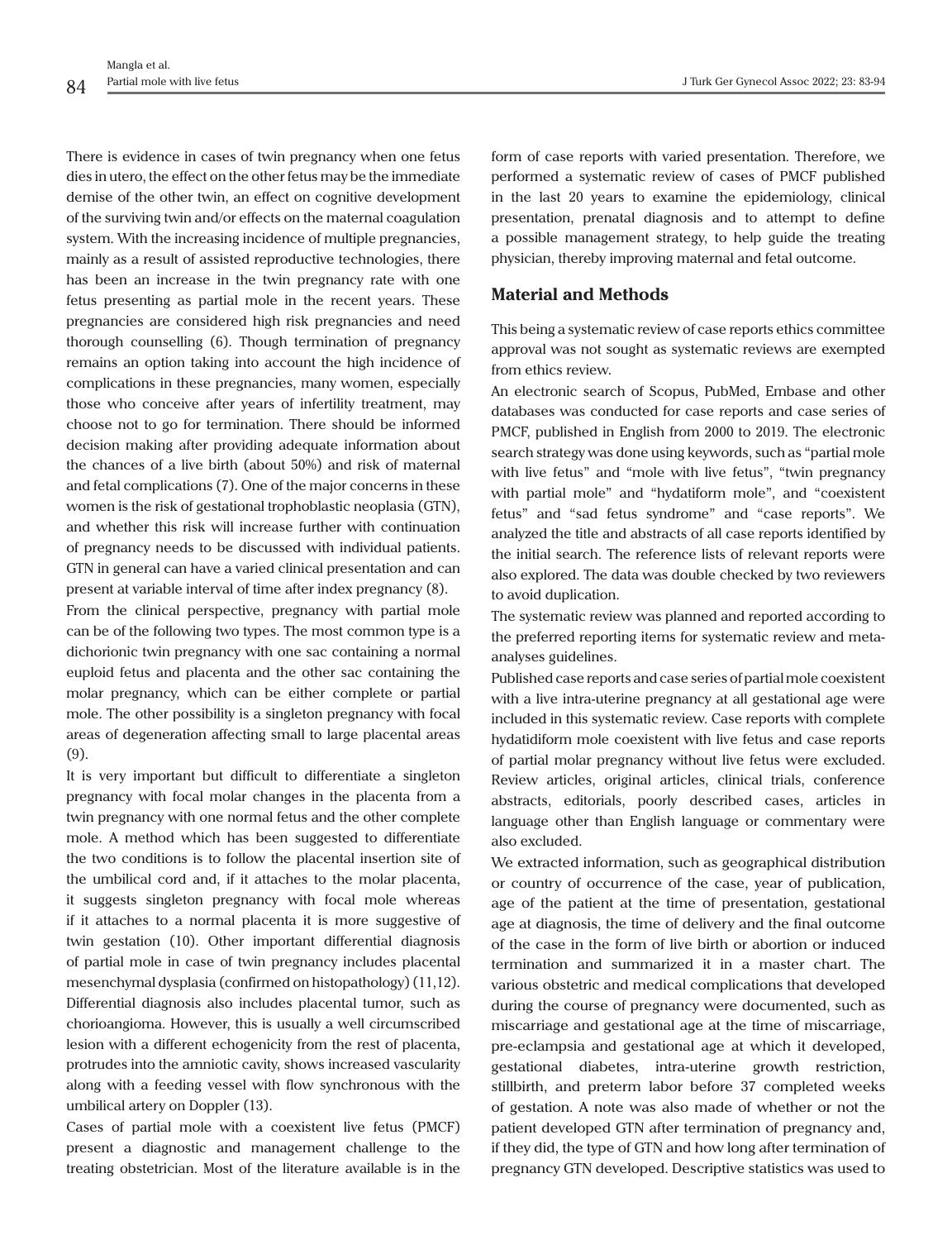calculate simple frequency, percentage, and proportion out of the total case reports.

### **Results**

A brief overview of the article screening process is shown in Figure 1. A total of 260 articles were identified on initial electronic database search, of which 41 articles, with a total of 44 cases of PMCF were included in the final analysis.

#### **Demographic characteristics**

The geographic distribution of cases is shown in Figure 2 with the age distribution shown in Figure 3. The majority of the cases reported were aged between 26 and 30 years. This also represents the age when most pregnancies happen. The mean gestational age at diagnosis was 20+6 weeks ranging from 10- 40 weeks.

#### **Clinical manifestations**

Less than half of the cases (19/44, 43.2%) were asymptomatic at the time of diagnosis and were detected incidentally

during routine ultrasonography (USG) scan done for fetal well-being or at  $11-13<sup>th</sup>$  week combined screening test. The diagnosis was made as early as 10 weeks of gestation in two patients because of the appearance of multiple cystic spaces in the placenta. Interestingly, both these patients were women with Turner syndrome mosaicism and pregnancy was a result of intracytoplasmic sperm transfer in both. False positive first trimester screen for Down syndrome and cystic hygroma at 11-14<sup>th</sup> week scan and hydrops raised suspicion in two cases. The most common clinical manifestation (13/44; 29.5%) that caused suspicion and eventual diagnosis was vaginal bleeding. Nine (69%) had bleeding in the first trimester and presented with threatened miscarriage. Two (15.4%) had vaginal bleeding in the second trimester and two further patients presented with ante-partum hemorrhage in the third trimester. Preeclampsia and eclampsia (5/44; 11.4%), hyperemesis (3/44; 6.8%) and hyperthyroidism (2/44; 4.5%) were other common manifestations. One patient was diagnosed due to progressive anemia as a result of feto-maternal hemorrhage. Preterm labor, intrauterine fetal demise and vanishing twin were the presenting clinical



**Figure 1. PRISMA flow chart** 

*PRISMA: Preferred reporting items for systematic review and meta-analyses*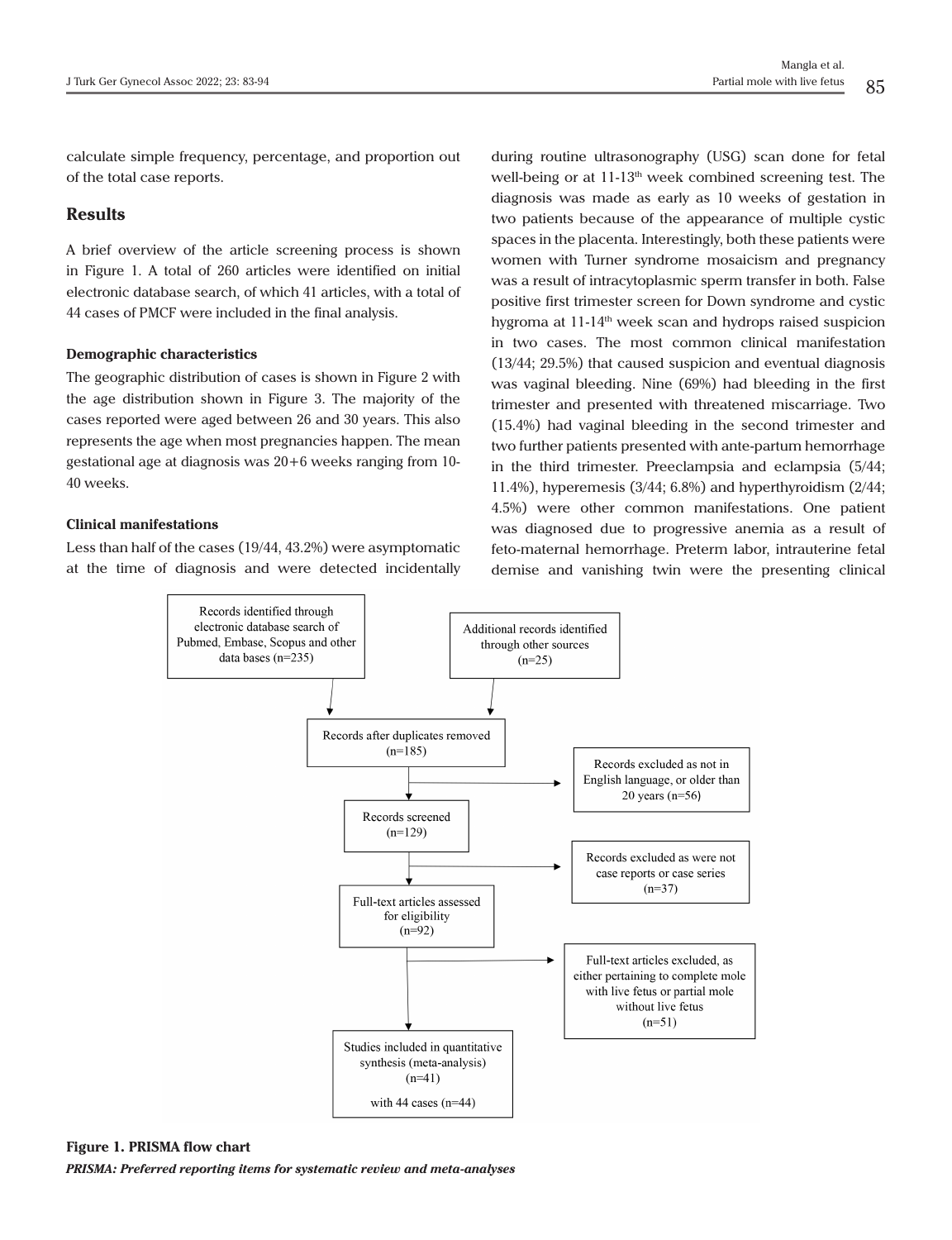manifestations in one case each, which raised suspicion leading to diagnosis of partial mole (Figure 4).

#### **Diagnosis**

Of 44 cases, the diagnosis was made on USG examination in 36 (81.8%). In approximately 43% of cases (19/44), it was an incidental finding on routine USG examination, while others were detected on a detailed examination done due to vaginal bleeding or cystic hygroma, hydrops, placentomegaly or unusual elevation in the levels of beta-human chorionic gonadotropin (β-hCG). Four cases were detected only on the pathological examination of the placenta after delivery. The presence of grapelike vesicles or cystic areas in the placenta on gross examination, fetal growth restriction or unexplained fetal anemia due to fetomaternal hemorrhage raised suspicion, thereby prompting histopathology. On gross examination, the partial mole was focal in 11 cases and did not involve the entire placenta.

Out of 44 cases, the karyotype of the fetus was normal in 29 (65.9%). Among those with abnormal fetal karyotype, one

**DISTRIBUTION OF CASES REPORTED IN LAST 20** 

### **YFARS Not Known** 9% **Europe** 11% Oceania  $2%$ **Africa** Asia 5% 55% Eurasia 16% **North America**  $2%$





**Figure 3. Age distribution of cases of partial mole with live fetus reported in literature in last 20 years**

fetus had trisomy 21, one had monosomy X, two had triplody and in three patients, although the placenta was triploid, fetal karyotype was diploid. One case of Dandy-Walker malformation was also reported with diploid fetus. Karyotype was not done or not mentioned in 11 patients.

The structural congenital anomalies associated were cystic hygroma, omphalocele, hydrocephalus, meningomyelocele, spina bifida, congenital talipes equinovarus and hypospadias.

#### **Fetal and maternal outcome**

Figure 4 illustrates the major maternal and fetal complications seen in cases of partial mole with one live fetus. Twenty-five (56.8%) resulted in live birth, athough there was one case of early neonatal death. Two babies were born with severe anemia and required multiple transfusions after birth, but survived. One baby died after 65 days of life due to respiratory failure because of hyaline membrane disease and severe hypothermia. Intra uterine death of fetus was reported in six cases, and pregnancy was terminated in 12 cases mainly due to excessive bleeding complications.

Thirteen patients delivered vaginally, nine out of these after 34 weeks of gestation. Four were preterm deliveries: two patients went into spontaneous preterm labour at 28 weeks, one at 30 weeks of gestation and one woman delivered at 24 weeks due to vaginal bleeding followed by preterm labor. Twelve patients were delivered by Caesarean section (CS), the most common indication for CS being excessive vaginal bleeding or antepartum hemorrhage. Ten out of these 12 CSs were done preterm, from 26 to 32 weeks of gestation. Other common indications for CS were severe growth restriction, compromised Doppler and prematurity. In 11/12 (91.7%), the birth weight was less than  $10<sup>th</sup>$  centile with four out of these having birth weight less than 3rd centile.

One patient underwent emergency hysterectomy and internal iliac artery ligation as a consequence of excessive haemorrhage associated with placenta accreta in a woman with PMCF. Theca lutein cysts were found in  $4/44$  (9.1%). Two out of  $44$  (4.5%) developed hyperthyroidism that was managed medically with propylthiouracil in both.

#### **Follow-up**

Complete β-hCG follow-up was not mentioned in all cases. The duration from pregnancy termination until undetectable β-hCG values was available for 21/44 cases. GTN was reported in 6.81% (3/44). All three patients developed choriocarcinoma which responded completely to chemotherapy. Persistently raised β-hCG on follow-up, associated with vaginal spotting, was the main presentation, which led to the diagnosis of GTN. The time duration between termination of pregnancy and development of GTN was one month in two cases and two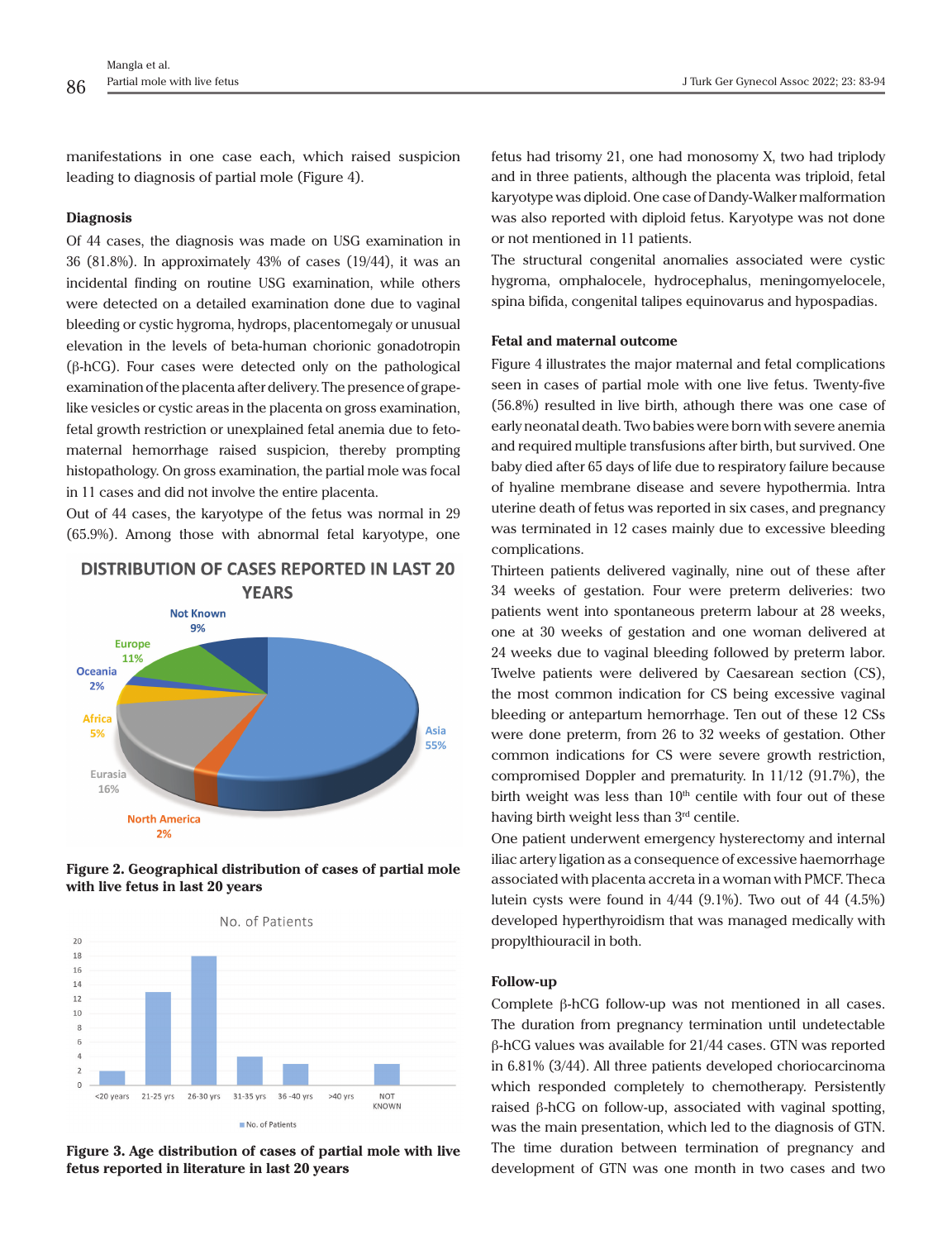

**Figure 4. Maternal and fetal complications associated with live pregnancy with partial mole \*Majority less than half were diagnosed as incidental finding on USG (19/44), \*\*in 11 cases fetal karyotype was not done or documented**

#### *USG: Ultrasonography*

months in the third case. There was no sign of residual disease or recurrence in any of these three patients after completion of chemotherapy (Table 1).

Sixteen case reports mentioned about follow-up after normalization of β-hCG values. Duration of follow-up was five years in one, two years in three, one year in seven and six months or less in the remaining five cases reports. Four case reports mention follow-up until time of publication, but this makes it difficult to estimate the actual follow-up duration as publication delay was unknown (Table 1).

# **Discussion**

We present here a comprehensive systematic review of published case reports of PMCF in the last 20 years. There were only 44 such cases worldwide published in English, over a period of 20 years, suggesting the rarity of this entity. Therefore, this systematic review will help to aid in understanding the epidemiology, clinical presentation, and prenatal diagnosis and may help to identify a possible management strategy.

Most cases (55%) were reported from Asia. This correlates with the geographical distribution of molar pregnancy. The incidence

of molar pregnancy is higher in Asia, compared to Europe and North America (9). This epidemiological distribution might be affected by the reporting system of each country.

The most common presenting complaint was vaginal bleeding, although it affected less than a third of cases. This correlates with the large placental size, cystic changes in the placenta and the non-viability of the molar tissue. The bleeding in these cases may present at any time during pregnancy. In our case series, the earliest presentation was in the first trimester as missed miscarriage associated with vaginal bleeding and patients presented in the late third trimester with antepartum haemorrhage. Bleeding in the first or second trimester of pregnancy is one of the most common complications in such cases. Bleeding at any time may prove life threatening for the mother, thereby necessitating urgent delivery (14). The large size of placenta also increases the chances of placenta previa (15) and other placental abnormalities, such as circumvallate placenta. Ante-partum and post-partum hemorrhage necessitating massive transfusions or even emergency hysterectomy has been reported.

Clinical presentation may be diverse. Less than half of the cases (43%) in the present systematic review were diagnosed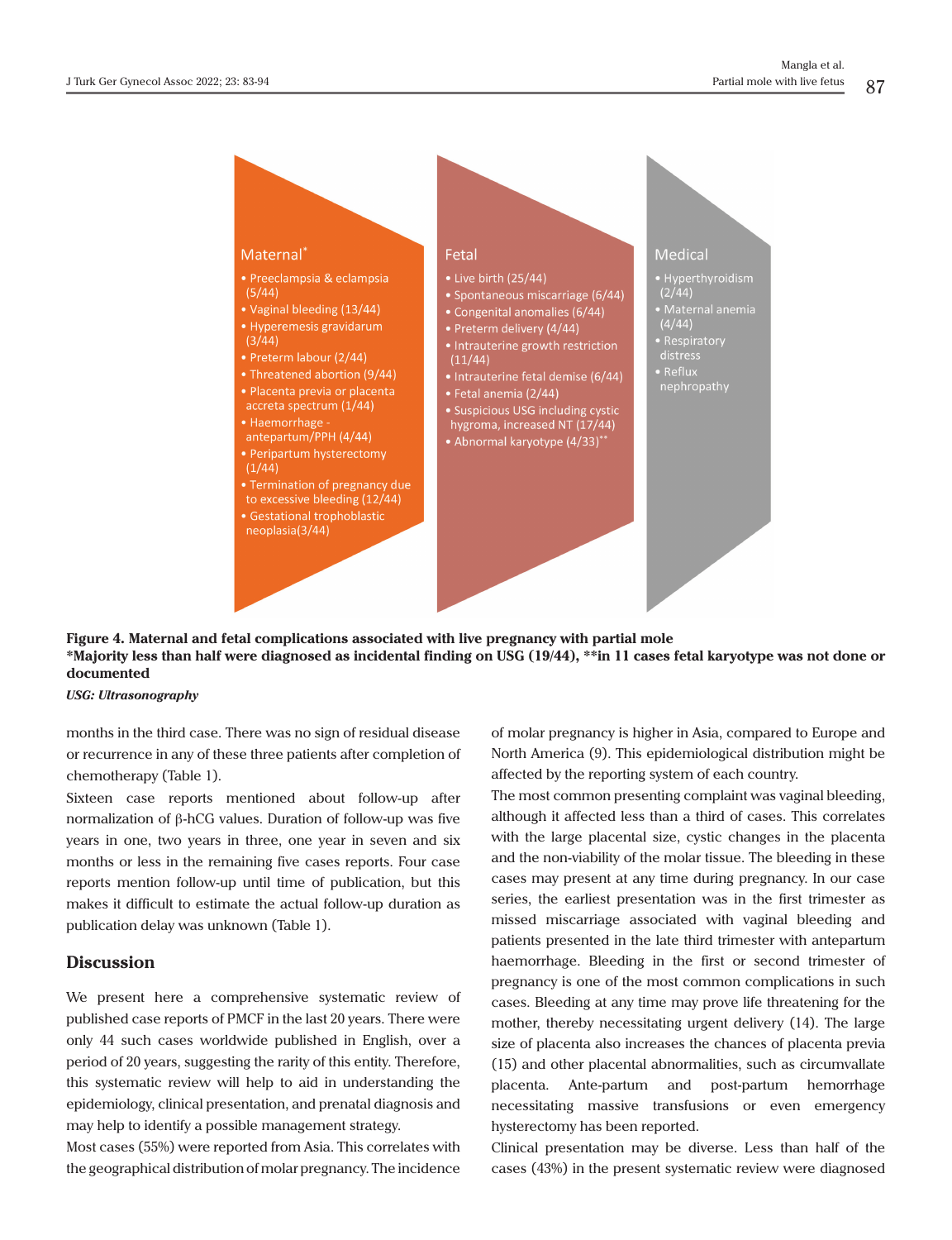| Author,<br>year                        | <b>Maternal</b><br>age<br>(years) | <b>Gestational</b><br>age at<br>delivery/<br>termination<br>(weeks) | Cytogenetical<br>analysis | <b>Pregnancy</b><br>outcome                                   | <b>Beta HCG at</b><br>presentation<br>(mIU/mL)                                               | Follow-up beta<br><b>HCG</b> (time<br>following<br>pregnancy<br>termination)             | <b>Total duration of</b><br>follow-up (after<br>normalization of<br>beta HCG) |
|----------------------------------------|-----------------------------------|---------------------------------------------------------------------|---------------------------|---------------------------------------------------------------|----------------------------------------------------------------------------------------------|------------------------------------------------------------------------------------------|-------------------------------------------------------------------------------|
| Rahamni<br>and Parviz<br>(37), 2016    | 26                                | 26                                                                  | Normal                    | IUD, preterm<br>delivery                                      | 64750                                                                                        | Undetectable at<br>1 month                                                               | 6 months                                                                      |
| Gupta et al.<br>(38), 2015             | 30                                | $13 + 3$                                                            | ä,                        | Spontaneous<br>abortion                                       | 180000                                                                                       | Undetectable at<br>8 weeks                                                               | NA                                                                            |
| Hassan et al.<br>(39), 2018            | 25                                | $18 + 6$                                                            |                           | Spontaneous<br>abortion                                       | 561771                                                                                       | 24 hours-210310<br>Undetectable at<br>6 weeks                                            | NA                                                                            |
| Rathod et al.<br>$(6)$ , 2014          |                                   | 34                                                                  | Normal                    | Preterm<br>delivery                                           | 23500                                                                                        | UPT negative at<br>6 weeks                                                               | 12 months                                                                     |
| Chu et al.<br>(40), 2004               | 29                                | 24                                                                  | Mole - XXY,<br>Fetus XY   | Preterm<br>delivery                                           | $\overline{\phantom{a}}$                                                                     | Normal at 1 month<br>$(7 \text{ milU/L})$                                                | NA                                                                            |
| Göksever<br>Çelik et al.<br>(41), 2017 | 27                                | 12                                                                  |                           | Spontaneous<br>abortion                                       | 606104                                                                                       | 10 days - 7538,<br>18 days - 1373, and<br>at 25 days - 364                               | On F/U at time of<br>reporting-exact<br>duration not<br>mentioned             |
| Rathod et al.<br>(42), 2015            | 24                                | 28                                                                  |                           | Preterm<br>delivery                                           | 121993                                                                                       | Undetectable at<br>4 weeks                                                               | On F/U at time of<br>reporting-exact<br>duration not<br>mentioned             |
| Ara et al.<br>(43), 2016               | 26                                | 40                                                                  | Normal                    | Term delivery                                                 | $\overline{a}$                                                                               |                                                                                          | 12 months                                                                     |
| Tesemma<br>(16), 2019                  | 18                                | 34                                                                  |                           | Preterm<br>delivery                                           |                                                                                              | 48 hours - 162,<br>normal at 3 weeks,<br>undetectable at<br>3 months                     | NA                                                                            |
| Koregol et al.<br>$(44)$ , 2009        | 22                                | 31                                                                  | $\overline{\phantom{a}}$  | Preterm<br>delivery<br>followed by<br>early neonatal<br>death | $\overline{\phantom{a}}$                                                                     | $\blacksquare$                                                                           | NA                                                                            |
| Shobha et al.<br>(45), 2010            | 21                                | 37                                                                  |                           | IUD, term<br>delivery                                         | 1600247                                                                                      |                                                                                          | NA                                                                            |
| Rao et al.<br>(18), 2015               | 24                                | 32                                                                  | Normal                    | Preterm<br>delivery                                           | 603360                                                                                       | ÷,                                                                                       | NA                                                                            |
| Rao et al.<br>(18), 2015               | 27                                | 27                                                                  | Normal                    | IUD, preterm<br>delivery                                      | 192640                                                                                       | Declined initially<br>F/B rise after<br>15 days,<br>Was given 2 doses<br>of methotrexate | 12 months                                                                     |
| Rai et al.<br>(46), 2014               | 25                                | 36                                                                  |                           | Preterm<br>delivery                                           | 374747<br>declined in<br>2nd trimester<br>with decrease<br>in size of theca<br>lutein cysts. | 1 week - 111,<br>Normal - 3 weeks<br>post-partum                                         | On F/U at time of<br>reporting-exact<br>duration not<br>mentioned             |

# **Table 1. Summary of clinical parameters of included case reports**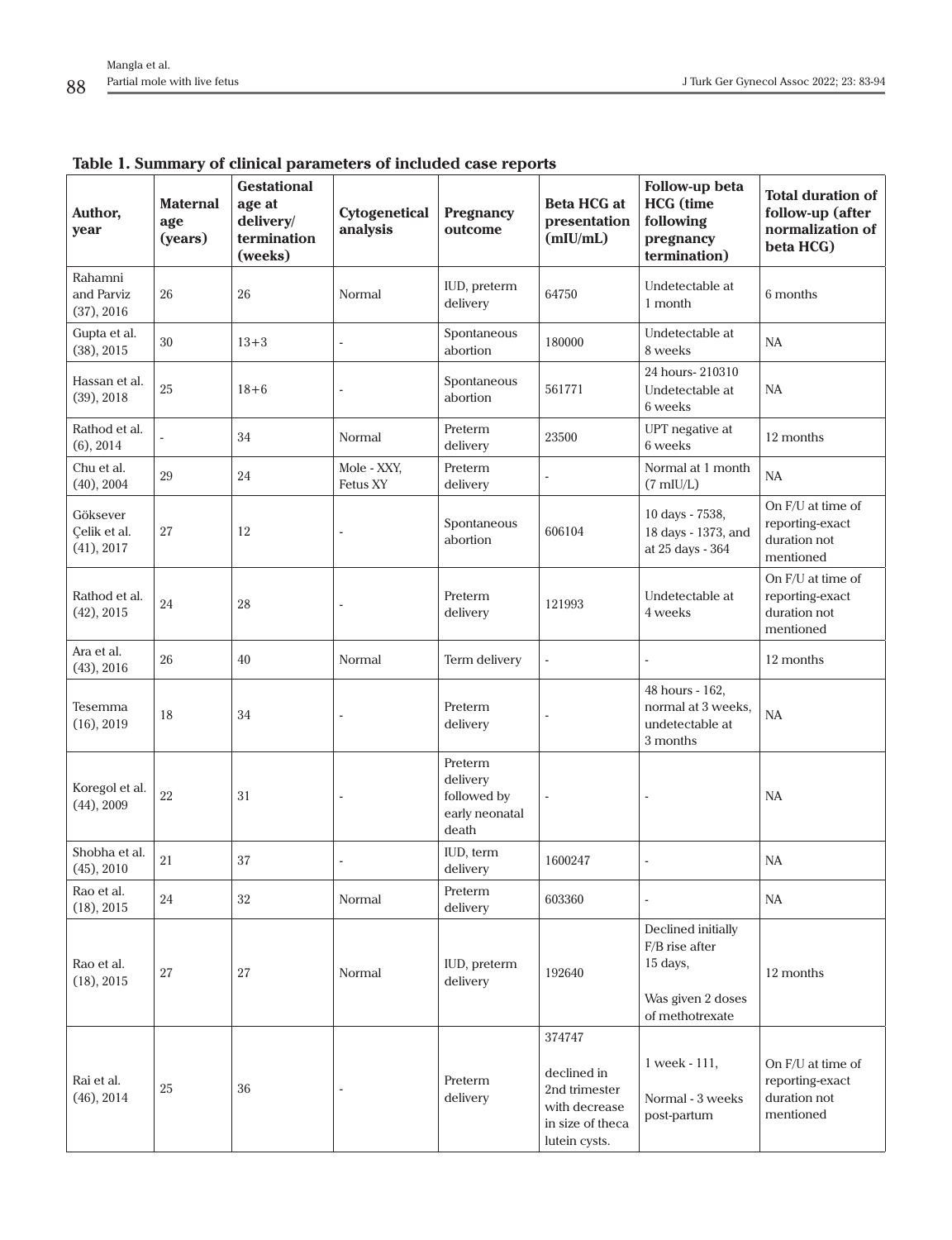# **Table 1. Continued**

| Author,<br>year                       | <b>Maternal</b><br>age<br>(years) | <b>Gestational</b><br>age at<br>delivery/<br>termination<br>(weeks) | Cytogenetical<br>analysis              | Pregnancy<br>outcome                                                       | <b>Beta HCG at</b><br>presentation<br>(mIU/mL) | Follow-up beta<br><b>HCG</b> (time<br>following<br>pregnancy<br>termination)                                       | <b>Total duration of</b><br>follow-up (after<br>normalization of<br>beta HCG) |
|---------------------------------------|-----------------------------------|---------------------------------------------------------------------|----------------------------------------|----------------------------------------------------------------------------|------------------------------------------------|--------------------------------------------------------------------------------------------------------------------|-------------------------------------------------------------------------------|
| Sun et al.<br>(47), 2012              | 32                                | 35                                                                  | Mole 69XXY,<br>Villi 46XY              | Preterm<br>delivery                                                        |                                                | Undetectable at<br>6 months                                                                                        | NA                                                                            |
| Guven et al.<br>(48), 2007            | 21                                | 28                                                                  | Normal                                 | IUD, preterm<br>delivery                                                   | 499000                                         | $\overline{\phantom{a}}$                                                                                           | <b>NA</b>                                                                     |
| Lembet et al.<br>(15), 2000           | $\rm 28$                          | 21                                                                  | Normal                                 | Induced<br>abortion                                                        | 79.642                                         | 7 weeks                                                                                                            | 2 years                                                                       |
| Atuk and<br>Basuni (49),<br>2018      | 21                                | 28                                                                  | Normal                                 | Preterm<br>delivery<br>followed by<br>early neonatal<br>death on day<br>12 | NA                                             | 4 weeks                                                                                                            | <b>NA</b>                                                                     |
| Kawasaki et<br>al. (22), 2016         | $27\,$                            | 25                                                                  | Placenta 69XXX,<br>Fetus 46 XX         | Preterm<br>delivery                                                        | 468185                                         | $\overline{a}$                                                                                                     | NA                                                                            |
| Copeland<br>and Stanek<br>(50), 2010  | $29\,$                            | 28                                                                  | Placenta<br>triploid, Fetus<br>diploid | Preterm<br>delivery                                                        | NA                                             | $\bar{a}$                                                                                                          | NA                                                                            |
| Agarwal et<br>al. (51), 2005          |                                   | 28                                                                  | Normal                                 | Preterm<br>delivery                                                        |                                                | $\overline{\phantom{a}}$                                                                                           | NA                                                                            |
| Sak et al.<br>(52), 2012              | 28                                | 37                                                                  | Normal                                 | Term delivery                                                              | 94753                                          | 2 weeks                                                                                                            | <b>NA</b>                                                                     |
| Hsieh et al.<br>$(53)$ , 1999         | 30                                | 32                                                                  | Normal                                 | Preterm<br>delivery                                                        | 167596                                         | 4 weeks                                                                                                            | NA                                                                            |
| Shiina et al.<br>$(54)$ , 2002        | 23                                | 20                                                                  | Normal                                 | Induced<br>abortion                                                        | 603.84                                         | At 3 weeks - 6584<br>At 5 weeks - 8830<br>Developed GTN<br>Received<br>chemotherapy<br>Undetectable at 22<br>weeks | 2 years                                                                       |
| De Franciscis<br>et al. (55),<br>2019 | $37\,$                            | $31\,$                                                              | Normal                                 | Preterm<br>delivery                                                        | 14898                                          | $\blacksquare$                                                                                                     | 12 months                                                                     |
| Santos et al.<br>(17), 2017           | $28\,$                            | 20                                                                  | 69XXX                                  | Induced<br>abortion                                                        | 1891264                                        | At one-month 520<br>mIU/mL                                                                                         | 6 months                                                                      |
| Singh et al.<br>(56), 2017            | 24                                | 21                                                                  | Trisomy 21                             | Hysterotomy                                                                | 424249                                         | 8 weeks                                                                                                            | 1 year                                                                        |
| Fdil et al.<br>(57), 2018             | 26                                | 14                                                                  | Placenta 69XXY,<br>Fetus diploid       | Spontaneous<br>abortion                                                    | 72000                                          | 5 weeks                                                                                                            | 6 months                                                                      |
| Park et al.<br>(20), 2018             | 37                                | 12                                                                  | 45X Turner                             | Induced<br>abortion                                                        | 50,000                                         | 12 weeks                                                                                                           | 2 year                                                                        |
| Sargin et al.<br>(19), 2015           | 27                                | 11                                                                  |                                        | Induced<br>abortion                                                        | 550000                                         | 12 weeks                                                                                                           | 1 year                                                                        |
| Abukaftah et<br>al. (58), 2018        | $40\,$                            | $28\,$                                                              | Normal                                 | Preterm<br>delivery                                                        | 106000                                         | ÷,                                                                                                                 | NA                                                                            |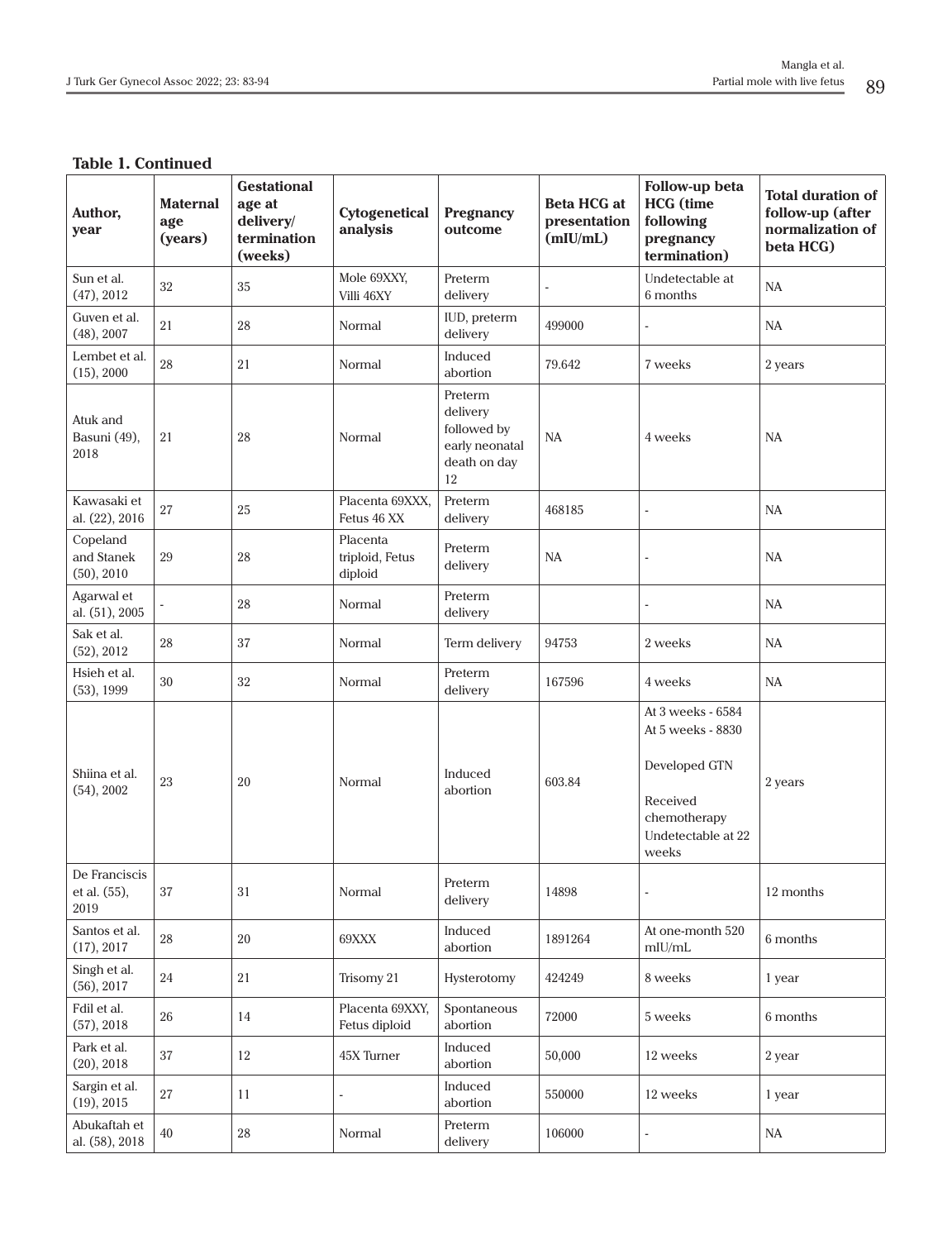# **Table 1. Continued**

| Author,<br>year                                                                                                                                                          | <b>Maternal</b><br>age<br>(years) | <b>Gestational</b><br>age at<br>delivery/<br>termination<br>(weeks) | Cytogenetical<br>analysis | <b>Pregnancy</b><br>outcome                                                                                                            | <b>Beta HCG at</b><br>presentation<br>(mIU/mL)<br><b>CGHCG</b> | Follow-up beta<br><b>HCG</b> (time<br>following<br>pregnancy<br>termination)                                                   | <b>Total duration of</b><br>follow-up (after<br>normalization of<br>beta HCG) |
|--------------------------------------------------------------------------------------------------------------------------------------------------------------------------|-----------------------------------|---------------------------------------------------------------------|---------------------------|----------------------------------------------------------------------------------------------------------------------------------------|----------------------------------------------------------------|--------------------------------------------------------------------------------------------------------------------------------|-------------------------------------------------------------------------------|
| Parveen et<br>al. (59), 2004                                                                                                                                             | 23                                | 39                                                                  | Normal                    | Term delivery                                                                                                                          | Not performed                                                  | UPT negative at 6<br>weeks                                                                                                     | 4 months                                                                      |
| Dhingra et al.<br>(60), 2009                                                                                                                                             | 28                                | 38                                                                  | Normal                    | Term delivery                                                                                                                          | <b>NA</b>                                                      | NA                                                                                                                             | NA                                                                            |
| Dhingra et al.<br>(60), 2009                                                                                                                                             | $22\,$                            | 34                                                                  | Normal                    | Preterm<br>delivery                                                                                                                    | <b>NA</b>                                                      | NA                                                                                                                             | NA                                                                            |
| Rato et al.<br>(61), 2014                                                                                                                                                | 30                                | 37                                                                  | Normal                    | Twin 1- IUD at<br>18 weeks<br>Twin 2-Term<br>delivery                                                                                  |                                                                |                                                                                                                                | NA                                                                            |
| Shiozaki et<br>al. (23), 2012                                                                                                                                            | 30                                | 20                                                                  | Normal                    | Induced<br>abortion                                                                                                                    |                                                                | ÷                                                                                                                              | NA                                                                            |
| Tamrakar<br>and Chawla<br>(62), 2011                                                                                                                                     | $26\,$                            | 32                                                                  | Normal                    | Preterm<br>delivery                                                                                                                    | Not performed                                                  | UPT negative at 3<br>weeks                                                                                                     | 5 years                                                                       |
| Papoutsis et<br>al. (21), 2011                                                                                                                                           | 31                                | 30                                                                  | Normal                    | IUD, preterm<br>delivery                                                                                                               | 34554                                                          | 4 weeks                                                                                                                        | Normal ever since<br>as per the authors                                       |
| Allgayer et al.<br>(63), 2010                                                                                                                                            |                                   | 40                                                                  | Normal                    | Term delivery                                                                                                                          | 449503                                                         | $\overline{a}$                                                                                                                 | NA                                                                            |
| Allgayer et al.<br>(63), 2010                                                                                                                                            |                                   | 27                                                                  | Normal                    | Preterm<br>delivery                                                                                                                    | ÷,                                                             | ÷,                                                                                                                             | NA                                                                            |
| Unsal et al.<br>(14), 2010                                                                                                                                               | 32                                | 13                                                                  | $\overline{\phantom{a}}$  | Spontaneous<br>abortion<br>Acute<br>hemorrhage<br>during<br>evacuation due<br>to placenta<br>accreta,<br>hysterectomy<br>was performed |                                                                |                                                                                                                                | NA                                                                            |
| Sánchez-<br>Ferrer et al.<br>$(64)$ , 2009                                                                                                                               | 25                                | 21                                                                  | Normal                    | Spontaneous<br>abortion                                                                                                                | 365,745                                                        | After an initial<br>decline to<br>3000, beta HCG<br>increased to 9000.<br>Developed GTN<br>Required 7 cycle of<br>chemotherapy | On F/U at time of<br>reporting-exact<br>duration not<br>mentioned             |
| van der<br>Houwen et<br>al. (65), 2009                                                                                                                                   | 33                                | 38                                                                  | Normal                    | Term delivery                                                                                                                          | 423000                                                         | At 4 days -440                                                                                                                 | <b>NA</b>                                                                     |
| Ingec et al.<br>$(66)$ , 2006                                                                                                                                            | 17                                | 11                                                                  | $\overline{\phantom{a}}$  | Induced<br>abortion                                                                                                                    | 276079                                                         | At 2 weeks - 5457,<br>Then lost to F/U<br>At 2 months - 6690<br>Developed GTN<br>Received 2 courses<br>of chemotherapy         | 1 year                                                                        |
| USG: Ultrasound, HPE: Histopathology, IUD: Intrauterine death, F/U: Follow-up, NA: Not available, UPT: Urine pregnancy test, GTN: Gestational<br>trophoblastic neoplasia |                                   |                                                                     |                           |                                                                                                                                        |                                                                |                                                                                                                                |                                                                               |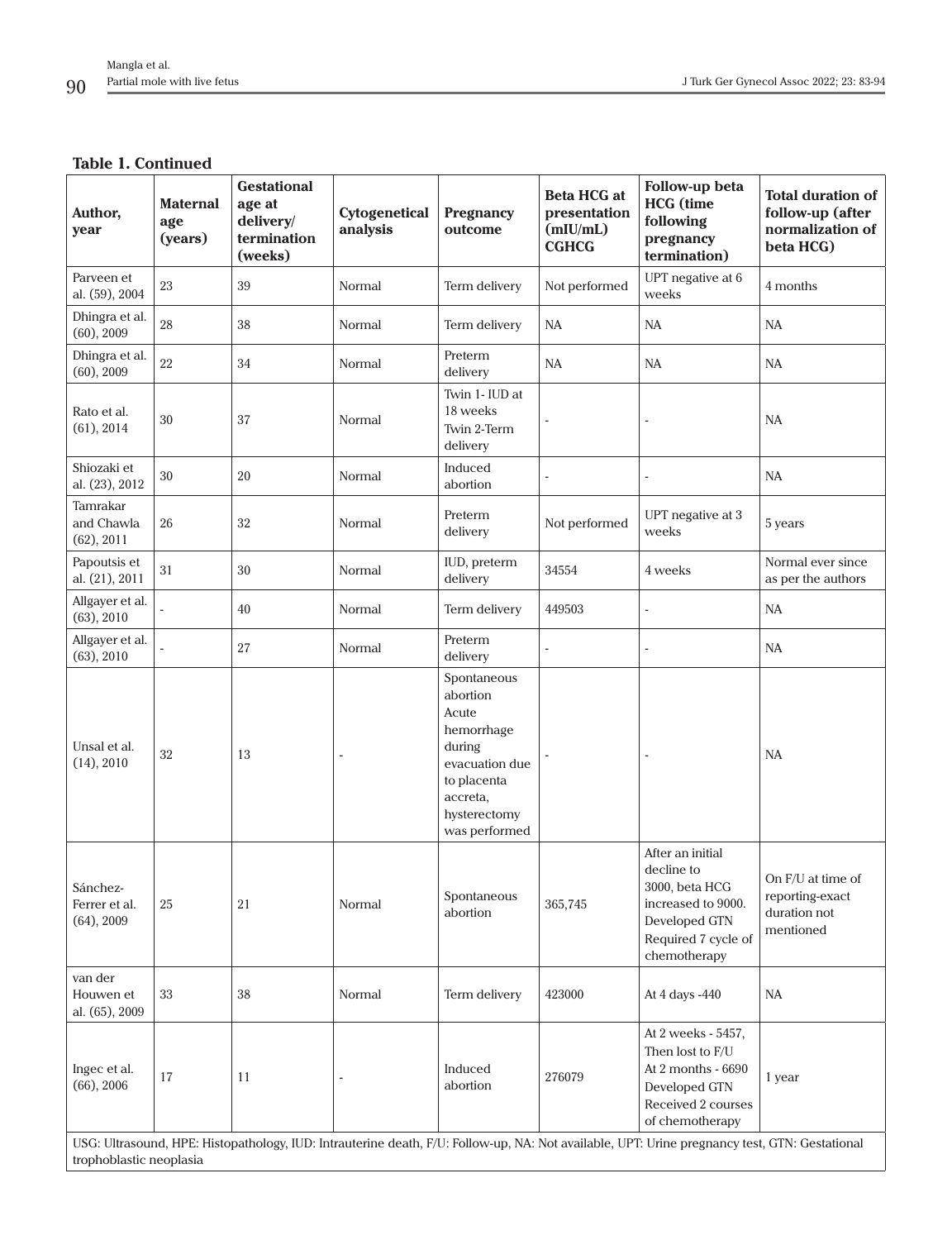incidentally as a result of routine USG done in early weeks of gestation. Hyperemesis, early onset preeclampsia and eclampsia (16,17), hyperthyroidism (11), unexplained intrauterine fetal demise (18) or fetal growth restriction, preterm labor or premature rupture of membranes (6), and pain in the lower abdomen, were the other presenting complaints. Rarely, cases attracted clinical attention due to positive first trimester screen or detection of cystic hygroma or fetal hydrops on USG examination (19,20). Partial mole may be detected incidentally on gross or pathologic examination of the placenta. There should be a high index of suspicion in cases with fetal or neonatal anemia or unexplained intra uterine death of fetus (21). Rarely, PMCF was reported to be complicated by progressive anemia (22) or respiratory distress (23).

Cystic changes in the placenta or placentomegaly are one of the earliest USG findings that attract attention. A large sized placenta also predisposes to placenta previa and even cases of morbidly adherent placenta necessitating emergency peripartum hysterectomy have been reported (24). There was one case of one patient undergoing peripartum hysterectomy and internal iliac artery ligation for antepartum haemorrhage associated with placenta accreta.

Although USG is the initial modality of choice for the diagnosis of molar pregnancy, the sensitivity is only 40-60% (25). Detection rate on USG is higher for complete moles than for partial moles, as most partial moles may be mistaken sonographically as missed or incomplete abortions in early pregnancy, as the appearance is quite similar (26,27). However, the following features on USG have been said to be suggestive of partial mole:

a. thickened placenta with hypoechoic areas (11);

b. absent or low venous flow inside the placental lesion, especially during the first two trimesters, helps to differentiate it from chorioangioma or complete mole (28);

c. increased echogenicity at the maternal fetal interface;

d. altered gestational sac diameter ratios, cystic changes in the placenta or snow storm appearance (28).

The definitive diagnosis of partial mole can be established only by a pathological examination of the placenta (29). Immunohistochemical analysis for p57 protein, which is expressed only from the maternally derived antigens, may be helpful to differentiate partial from complete mole, especially in cases that are difficult to diagnose by USG alone. This is becoming increasingly important as with earlier diagnosis and therapeutic termination, the differentiation of molar from nonmolar pregnancy has become difficult. As complete mole lacks a maternal genome,  $p57<sup>KIP2</sup>$  immunostaining will be absent, whereas hydropic abortuses and partial mole show positive staining. Positive p57 staining has high sensitivity and specificity to exclude the diagnosis of complete mole (30,31). So, p57

staining complements the ploidy studies to refine the diagnosis of early molar pregnancies.

The diagnosis of PMCF can also be suspected on the basis of abnormal prenatal screening testing results. Single nucleotide polymorphism-based, non-invasive prenatal testing has the potential to detect uniparental diosomy, which is the hallmark of complete molar pregnancy (32), and can also detect cases of both diandric or digynictriploidy, characteristic of partial mole (33,34).

Preeclampsia is thought to be mediated by circulating factors of placental origin, mainly sFlt-1 and S-endoglin. The sFlt-1: placental growth factor ratio are also usually extremely high and are one of the factors implicated in early onset preeclampsia before 20 weeks of gestation (17).

Live birth rate was 56.8%, whereas intrauterine death was reported in 20% of cases. Pregnancy was terminated in 27% due to excessive vaginal bleeding. Mode of delivery depends upon the maternal and fetal condition. In published cases, CS was performed mainly for antepartum hemorrhage. One patient required emergency hysterectomy and internal iliac artery ligation due to associated bleeding with placenta accreta.

Cases of PMCF are at high risk for developing GTN, which occured in 7% of the cases reviewed. All three patients developed choriocarcinoma which completely responded to chemotherapy. Histopathological examination of placenta and strict follow-up with β-hCG monitoring is necessary for timely identification of the development of GTN and the success of treatment.

The decision to continue pregnancy is very much dependent on the karyotype of the fetus. The best method to determine the fetal karyotype still remains controversial. Although chorionic villus sampling has an advantage of diagnosis at an earlier gestational age, it may not be diagnostic of the fetal karyotype due to confined placental karyotype aberration. Amniocentesis remains the diagnostic test of choice. Therefore, USG guided placental biopsy, fetal karyotype by either amniocentesis or fetal blood sampling, combined with serum monitoring for  $β$ -hCG should be used to guide decision making (15).

#### **Management strategy**

Sad fetus syndrome, or live pregnancy with coexistent mole is a rare entity, yet poses a great diagnostic and management challenge to the obstetrician. Here we propose a management plan on the basis of the available evidence obtained from this literature review.

A high index of suspicion should be kept in all cases at extremes of age, in mothers of Asian origin, women with multiple pregnancies, those who conceived by assisted reproductive methods or those presenting with bleeding in early pregnancy. A USG examination of both the fetus and placenta should be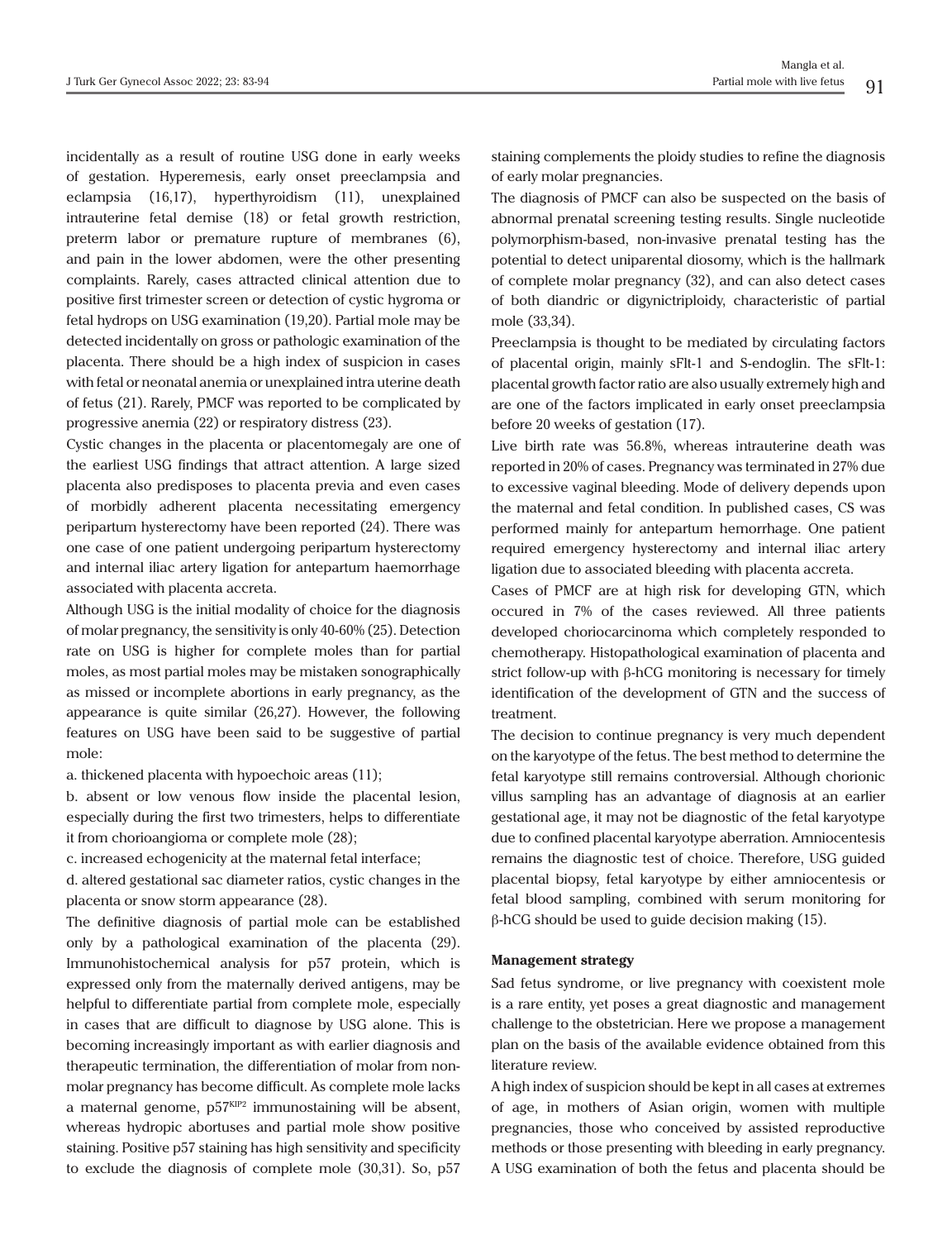performed. All cases presenting with cystic changes in the placenta should have a detailed examination to see whether the changes are focal or complete and whether a live fetus coexists with a molar pregnancy. Cord insertion should be looked for, if it inserts on the cystic placenta, a focal mole is more likely and if the cord inserts on a normal placenta, a twin pregnancy with coexistent mole is an option. Women should be counselled about all the complications that can develop during the course of continuing this pregnancy, including the risk of GTN, and need for chemotherapy if it occurs. The risk of triploidy and congenital anomalies in the fetus, preterm labor, fetal growth restriction, intra uterine fetal demise, ante-partum or post-partum hemorrhage any time necessitating urgent delivery or peripartum hysterectomy should also be discussed with the patient.

Factors that should be kept in mind when counselling patients regarding fetal prognosis include the karyotype of fetus (6), parity of the woman, coexistent obstetric and medical complications and the rate of degeneration of molar tissue.

If the patient decides to continue with the pregnancy, these patients might need multidisciplinary care throughout the pregnancy. An obstetrician, maternal fetal medicine specialist, gynecologic oncologist and neonatologist should be involved in the care of such a pregnancy.

An amniocentesis at around 16 weeks to determine fetal karyotype, detailed USG to rule out any congenital abnormalities in the fetus, including fetal echocardiography, should be offered. Serial scans for fetal growth may be needed every 2-3 weeks, as these fetuses are very high risk for fetal growth restriction and oligohydramnios. These fetuses should be under strict surveillance for impaired circulation due to abnormal development of villi; they are at very high risk for sudden death or still-birth. These women are at risk of torrential life-threatening hemorrhage at the time of delivery. Therefore, all necessary preparations should be made beforehand. If an elective CS is planned, especially in the setting of previous two or three Caesareans, pre-operative balloon catheters in the uterine or internal iliac arteries might be needed in order to minimize blood loss. Uterine artery embolization has a role in cases of excessive hemorrhage associated with molar pregnancy (35). An adequate amount of blood should be cross matched and be available at the time of delivery, should the need arise.

Even after delivery, the patient needs weekly β-hCG monitoring for early diagnosis and management of post molar GTN and single additional confirmatory normal β-hCG measurement one month after the first normalization of β-hCG after a partial mole and for at least six months after a complete mole (36).

#### **Study Limitations**

The present systematic review provides the most recent and comprehensive overview of epidemiology, clinical manifestations, prenatal diagnosis and management in cases of PMCF. All globally published cases in English have been identified by extensive electronic database searches. However, the data was heterogeneous, and the analysis was descriptive, which are limitations of this systematic review. Case reports and case series published in other languages were not included, which might be another limiting factor.

# **Conclusion**

PMCF should be considered as a high-risk pregnancy. A high index of suspicion is required for timely diagnosis and successful management. Prenatal diagnosis and counselling, strict antepartum surveillance and adequate post-natal followup play a vital role in optimal maternal and fetal outcome. An obstetrician, maternal fetal medicine specialist, gynecologic oncologist and neonatologist should be involved in the care of such a pregnancy.

*Ethics Committee Approval: This being a systematic review of case reports ethics committee approval was not sought as systematic reviews are exempted from ethics review.*

#### *Informed Consent: It wasn't obtained.*

*Peer-review: Externally peer-reviewed.*

*Author Contributions: Surgical and Medical Practices: M.M., H.K., K.K.; Concept: M.M., H.K., K.K.; Design: M.M., H.K., K.K.; Data Collection or Processing M.M., H.K., K.K.; Analysis or Interpretation: M.M., H.K., K.K.; Literature Search: M.M., H.K., K.K.; Writing: M.M., H.K., K.K.*

*Conflict of Interest: No conflict of interest is declared by the authors.*

*Financial Disclosure: The authors declared that this study received no financial support.*

#### **References**

- 1. Suzuki M, Matsunobu A, Vakita K, Osanai K. Hydatidiform mole with surviving co-existent fetus. Obstet Gynecol 1980; 56: 384-88.
- 2. Vaisbuch E, Ben-Arie A, Dgani R, Perlman S, Sokolovsky N, Hagay Z. Twin pregnancy consisting of a complete hydatidiform mole and co-existent fetus: report of two cases and review of literature. Gynecol Oncol 2005; 98: 19-23.
- 3. Yanık A, Yanık FF, Urman B. Partial hydatidiform mole in a triplet pregnancy following intracytoplasmic sperm injection: Case report and review of the literature. J Turk Soc Obstet Gynecol 2006; 3: 70- 2.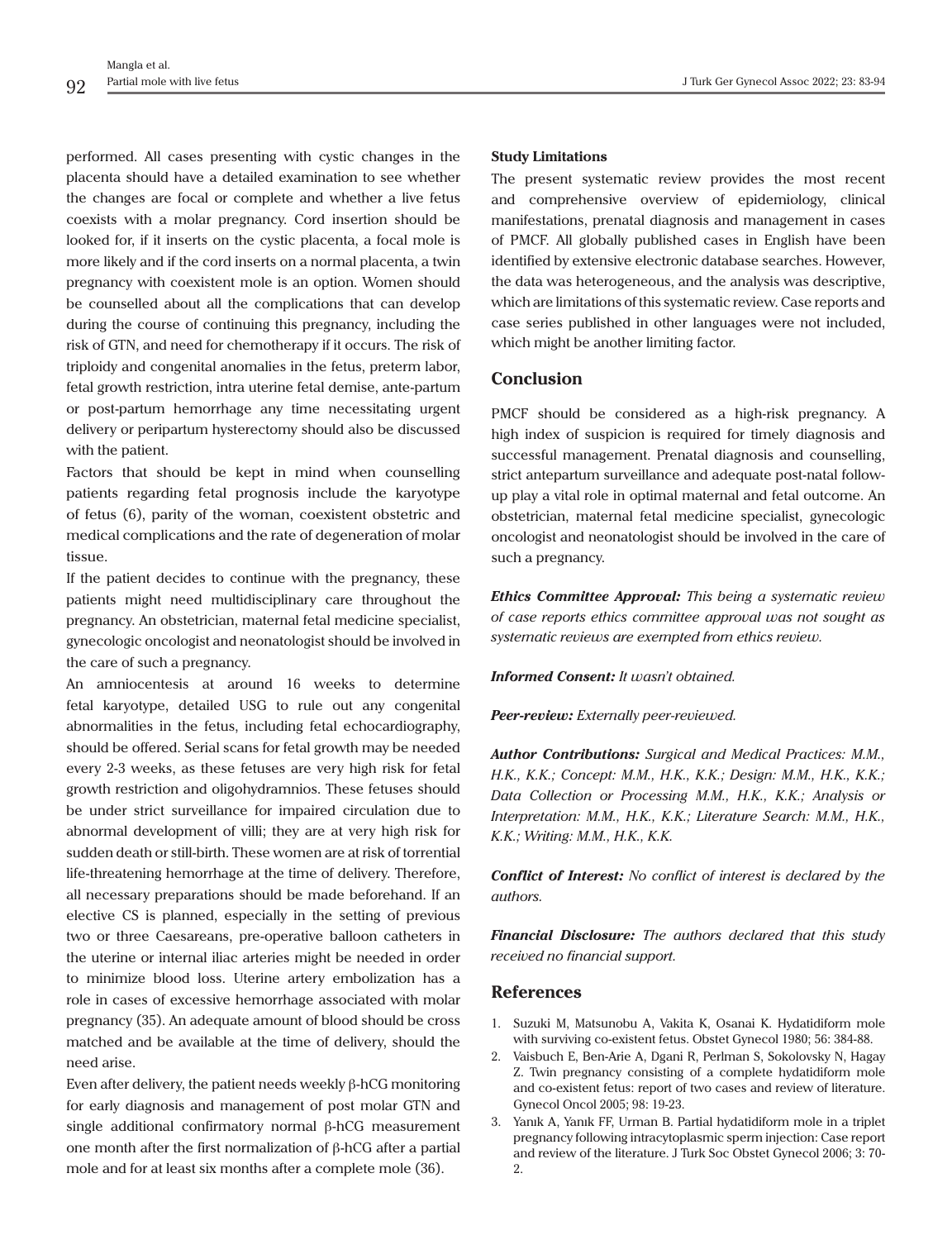- 4. Dolapcioglu K, Gungoren A, Hakverdi S, Hakverdi AU, Egilmez E. Twin pregnancy with complete hydatidiform mole and co-existent live fetus: Two case reports and review of the literature. Arch Gynecol Obstet 2009; 279: 431-36.
- 5. Tidy J, Seckl M, Hancock VW. On behalf of Royal College of Obstetricians & Gynaecologists. Management of gestational trophoblastic disease. BJOG 2021; I28: e1-e27.
- 6. Rathod AD, Pajai SP, Gaddikeri A. Partial mole with a coexistent viable fetus—a clinical dilemma: a case report with review of literature. J South Asian Feder Obstet Gynaecol 2014; 6: 51-5.
- 7. Wee L, Jauniaux E. Prenatal diagnosis and management of twin pregnancies complicated by a co-existing molar pregnancy. Prenat Diagn 2005; 25: 772-76.
- 8. Mangla M, Singla D, Kaur H and Sharma S. Unusual clinical presentation of choriocarcinoma- A systematic review of case reports. Taiwan J Obstet Gynaecol 2017; 56: 1-8.
- 9. Sarno AP Jr, Moorman AJ, Kalousek DK. Partial molar pregnancy with fetal survival: an unusual example of confined placental mosaic. Obstet Gynaecol 1993; 82: 716-19.
- 10. Vejerslev LO. Clinical management and diagnostic possibilities in hydatidiform mole with coexistent fetus. Obstet Gynecol 1991; 46: 577-88.
- 11. Moscoso G, Jauniaux E, Hustin J. Placental vascular anomaly with diffuse mesenchymal stem villous hyperplasia. A new clinicopathological entity? Pathol Res Pract 1991; 187: 324-28.
- 12. Zalel Y, Gamzu R, Weiss Y, Schiff E, Shalmon B, Dolizky M, et al. Role of color Doppler imaging in diagnosing and managing pregnancies complicated by placental chorioangioma. J Clin Ultrasound 2002; 30: 264-69.
- 13. Tse KY, Chan KKL, Tam KF, Ngan HYS. An update on gestational trophoblastic disease. Obstetrics, Gynaecology & Reproductive Medicine 2012; 22: 7-15.
- 14. Unsal MA, Aran T, Dinc H, Cekic B. Internal iliac artery embolisation in the treatment of uncontrolled haemorrhage associated with placenta accreta and partial hydatidiform mole. J Obstet Gynaecol 2010; 30: 310-1.
- 15. Lembet A, Zorlu CG, Yalçin HR, Seçkin B, Ekici E. Partial hydatidiform mole with diploid karyotype in a live fetus. Int J Gynaecol Obstet 2000; 69: 149-52.
- 16. Tesemma MG. Singleton Partial Molar Pregnancy Delivered in Third Trimester: A Case Report. J Pat Care 2019; 5: 147.
- 17. Santos A, Trocado V, Gama AP, Pinheiro P, Nogueira R. Partial molar pregnancy with live foetus diagnosed on second trimester: a case report. J Gynecol Neonatal Biol 2017; 3: 1-4.
- 18. Rao AR, Dafle K, Padamshri G, Rao DR, Sivakumar NC. Pregnancy outcome with coexisting mole after intracytoplasmic sperm injection: A case series. J Hum Reprod Sci 2015; 8: 178-81.
- 19. Sargin MA, Tug N, Yassa M, Yavuz A. Prenatal screening tests may be a warning for the partial molar pregnancy? case report. Pan Afr Med J 2015; 20: 323.
- 20. Park JE, Park JK, Cho IA, Baek JC. Partial molar pregnancy and coexisting fetus with Turner syndrome: Case report and literature review. J Genet Med 2018; 15: 43-7.
- 21. Papoutsis D, Mesogitis S, Antonakou A, Goumalatsos N, Daskalakis G, Papantoniou N, et al. Partial molar pregnancy with chromosomically and phenotypically normal embryo: presentation of an extremely rare case and review of literature. J Matern Fetal Neonatal Med 2011; 24: 1289-93.
- 22. Kawasaki K, Kondoh E, Minamiguchi S, Matsuda F, Higasa K, Fujita K, et al. Live-born diploid fetus complicated with partial molar pregnancy presenting with pre-eclampsia, maternal anemia, and seemingly huge placenta: A rare case of confined placental mosaicism and literature review. J Obstet Gynaecol Res 2016; 42: 911-7.
- 23. Shiozaki A, Takemura K, Yonezawa R, Yoneda N, Fukuda K, To M, et al. A rare case of partial mole and co-existing normal fetus originated from one embryo shows preeclampsia-like symptoms at 19 weeks gestation: Angiogenic imbalances in molar placenta leading to hypertension, proteinuria and pleural effusion. Placenta 2012.
- 24. Seckl MJ, Sebire NJ, Berkowitz RS. Gestational trophoblastic disease. Lancet 2010; 376: 717-29.
- 25. Kirk E. Papageorghiou AT, Condous G, Bottomley C, Bourne T. The accuracy of first trimester ultrasound in the diagnosis of hydatidiform mole. Ultrasound Obstet Gynecol 2007; 29: 70-5.
- 26. Sebire NJ, Rees J, Paradinas F, Seckl M, Newlands E. The diagnostic implications of routine ultrasound examination in histologically confirmed early molar pregnancies. Ultrasound Obstet Gynecol 2001; 18: 662-5.
- 27. Radhouane A, Imen BA, Khaled N. Twin pregnancy with both complete hydatiform mole and coexistent alive fetus: case report. Asian Pac J Reprod 2015; 4: 331-33.
- 28. John J, Greenwold N, Buckley E, Jauniaux E. A prospective study of ultrasound screening for molar pregnancies in missed miscarriages. Ultrasound Obstet Gynecol 2005; 25: 493-7.
- 29. Genest DR. Partial hydatidiform mole: clinicopathological features, differential diagnosis, ploidy and molecular studies, and gold standards for diagnosis. Int J Gynecol Pathol 2001; 20: 315-22.
- 30. Merchant SH, Amin MB, Viswanatha DS, Malhotra RK, Moehlenkamp C, Joste NE. p57KIP2 immunohistochemistry in early molar pregnancies: emphasis on its complementary role in the differential diagnosis of hydropic abortuses. Hum Pathol 2005; 36: 180-6.
- 31. Samandder A, Kar R. Utility of p57 immunohistochemistry in differentiating between complete mole, partial mole & non-molar or hydropic abortus. Indian J Med Res 2017; 145: 133-37.
- 32. Dar P, Curnow KJ, Gross SJ, Hall MP, Stosic M, Demko Z, et al. Clinical experience and follow-up with large scale single-nucleotide polymorphism-based noninvasive prenatal aneuploidy testing. Am J Obstet Gynecol 2014; 211: 527.e1-17.
- 33. Nicolaides KH, Syngelaki A, der Mar Gil M, Quezada MS, Zinevich Y. Prenatal detection of fetal triploidy from cell-free DNA testing in maternal blood. Fetal Diagn Ther 2014; 35: 212-17.
- 34. Pergament E, Cuckle H, Zimmermann B, Banjevic M, Sigurjonsson S, Ryan A, et al. Single-nucleotide polymorphism-based noninvasive prenatal screening in a high-risk and low-risk cohort. Obstet Gynecol 2014; 124: 210-18.
- 35. Sidhu HK, Prasad GRV, Jain V, Kalra J, Gupta V, Khandelwal N. Pelvic artery embolization in the management of obstetric hemorrhage. Acta Obstet Gynecol 2010; 89: 1096-9.
- 36. Coyle C, Short D, Jackson L, Sebire NJ, Kaur B, Harvey R, et al. What is the optimal duration of human chorionic gonadotrophin surveillance following evacuation of a molar pregnancy? A retrospective analysis on over 20,000 consecutive patients. Gynecol Oncol 2018; 148: 254-57.
- 37. Rahamni M, Parviz S. A case report of partial molar pregnancy associated with a normal appearing dizygotic fetus. Asian Pacific J Reprod 2016; 5:171-3.
- 38. Gupta K, Venkatesan B, Kumaresan M, Chandra T. Detection by Ultrasound of Partial Hydatidiform Mole With a Coexistent Live Fetus. WMJ 2015; 114: 208-11.
- 39. Hassan SA, Akhtar A, Ud Deen Z, Khan M, Jamal S, Sohail S, et al. Sad Fetus Syndrome: Partial Molar Pregnancy with a Live Fetus. Cureus 2018; 10: e3175.
- 40. Chu W, Chapman J, Persons DL, Fan F. Twin pregnancy with partial hydatidiform mole and co-existent fetus. Arch Pathol Lab Med 2004; 128: 1305-6.